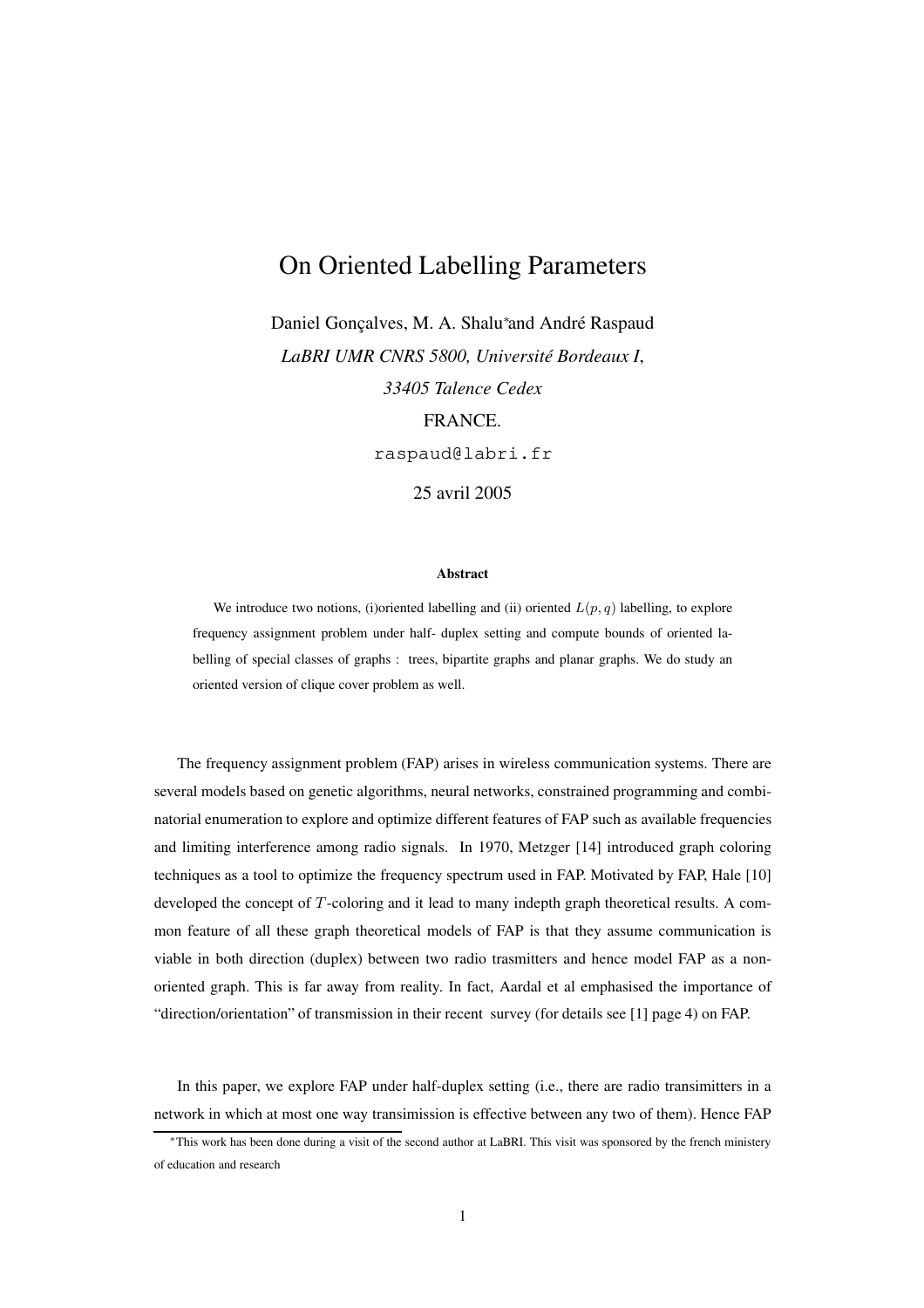can be modeled as an oriented multi graph. As a preliminary step, we focus on oriented simple graphs.

#### **Oriented vertex partitioning problems**

The partitioning of the vertex set of a non-oriented graph into minimum number of subsets in which each subset possesses a special property is a fundamental graph theory problem with many applications. For example : vertex coloring, star (vertex) coloring and clique cover problem. Note that T -coloring is a generlization of vertex coloring . We suggest a general frame work to incorporate "orientation" into various vertex partitioning problems. Two subsets  $A$ ,  $B$  of the vertex set of an oriented graph is called *one way oriented* if all edges with one end vertex in A and other in B are oriented from  $A$  (respectively  $B$ ) to  $B$  (respectively  $A$ ).

*Oriented vertex partitioning problem* : Partition the vertex set of an oriented graph into minimum number of pairwise one way oriented subsets in which each set possesses a special property.

Oriented coloring is a well known oriented vertex partitioning problem [16, 17].

#### **Notation and Terminology**

In this paper, we consider only finite (oriented and non-oriented) simple graphs. As usual,  $N^+(v)$  $=\{u: \overrightarrow{vu} \in E(\vec{G})\}$  and  $N^-(v) = \{u: \overrightarrow{uv} \in E(\vec{G})\}$ . A proper k-coloring of the vertices of a non-oriented graph is called *acyclic* if the subgraph induced by the vertices with any two colors has no cycle. The acyclic chromatic number of a graph  $G$  is the smallest integer  $k$  such that  $G$  has an acyclic k-coloring. The length of the shortest path joining two vertices  $x, y$  in a non-oriented graph is called distance between  $x$  and  $y$ . A path with an orientation such that all internal vertices have both in-degree and out-degree one is called an *oriented path*. The length of a shortest oriented path joining two vertices x, y in an oriented graph is called *oriented distance* between x and y. The *girth* of a non-oriented graph G is the length of its smallest cycle. Let  $\vec{G}(V, E)$  and  $\vec{H}(U, F)$  be two oriented graphs. An oriented homomoriphism from  $\vec{G}$  to  $\vec{H}$  is a map  $f : V \longrightarrow U$  which preserves adjacency, that is for any edge  $\overrightarrow{xy} \in E$ , the correspoding pair  $\overrightarrow{f(x)f(y)} \in F$ .

**Oriented coloring [16, 17]** Let  $\vec{G}(V, E)$  be an oriented graph. A map  $c : V \longrightarrow \{1, 2, ..., k\}$  is called a k-oriented coloring of  $\vec{G}$  if it satisfies the following.

- (i) For any edge  $\overrightarrow{xy}$ ,  $c(x) \neq c(y)$ .
- (ii) There are no two edges  $\overrightarrow{xy}$ ,  $\overrightarrow{uv}$  such that  $c(x) = c(v)$  and  $c(y) = c(u)$ .

The least integer k in which  $\vec{G}$  has k-oriented coloring is called the oriented chromatic number  $\vec{\chi}(\vec{G})$  of  $\vec{G}$ . The *oriented chromatic number*  $\vec{\chi}(G)$  of a non-oriented graph G is defined as max {  $\vec{\chi}(\vec{G})$  :  $\vec{G}$  is an orientation of  $G$  }.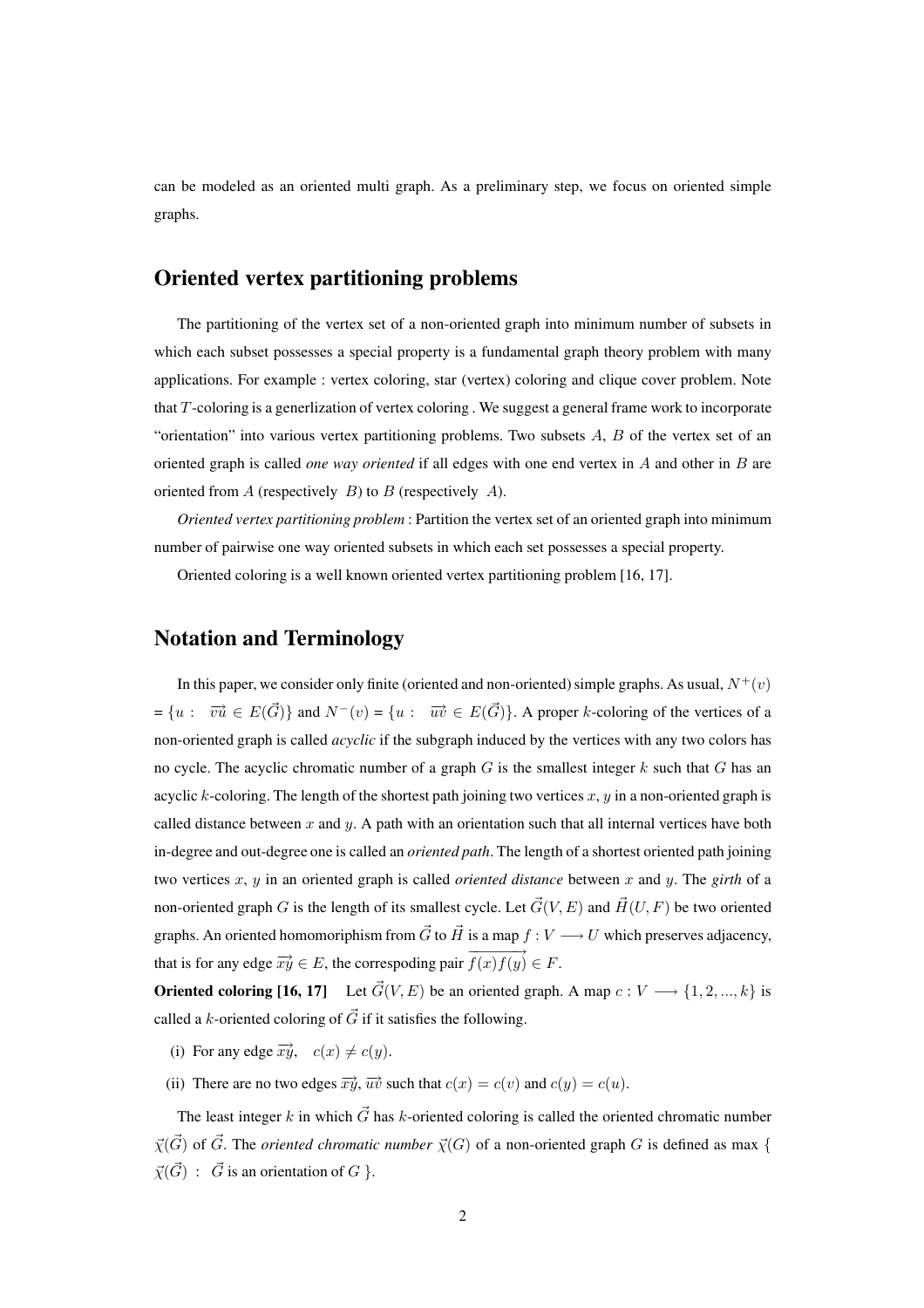Note that the condition (i) of oriented coloring ensures that adjacent vertices do not belong to same color class. The condition (ii) guarantees that any two color classes preserve one way oriented property in an oriented graph. Moreover,  $\chi(G) \leq \overline{\chi}(G)$  where  $\chi(G)$  denotes the chromatic number of G. Since  $\vec{\chi}(K_{n,n}) = 2n$ ,  $\vec{\chi}(G)$  has no upper bound as a function of  $\chi(G)$ . Raspaud and Sopena [17] proved that oriented coloring of a planar graph is at most 80.

A suggestion of F. Roberts to distinguish close and very close transmitters in a wireless communication system led Griggs and Yeh [9] to propose a variation of FAP as labelling the vertices of a non-oriented graph with a condition at a distance two( known as  $L(2, 1)$ -labelling). Georges and Mauro [7] generalized this as follows.

 $L(p, q)$ **-Labelling** : Let  $G(V, E)$  be a non-oriented graph and p, q be two positive integers. A map  $L: V \longrightarrow \{0, 1, ..., k\}$  is called a  $k-L(p, q)$ -labelling if it satisfies the following.

- (i) For any edge  $xy \in E$ ,  $| L(x) L(y) | \ge p$ .
- (ii) For any pair of vertices x, y at a distance 2,  $| L(x) L(y) | \geq q$ .

The *span*,  $\lambda_{p,q}(G)$ , of G is defined as min  $\{k : G$  has a  $k\text{-}L(p,q)$ -labelling  $\}$ . For convenience, we prefer  $\lambda_p(G)$  to  $\lambda_{p,1}(G)$ .

We cite a few known results in  $L(p, q)$ -labelling problems.

- (1)  $L(2, 1)$ -labelling problem is NP-complete [9].
- (2) For a tree T with maximum degree  $\Delta$ ,  $\Delta + 1 \leq \lambda_2(T) \leq \Delta + 2$  [9].
- (3) For a graph G with maximum degree  $\Delta$ ,  $\lambda_p(G) \leq \Delta^2 + (p-1)\Delta 2$  [8].

### **Two oriented variations of** L(p, q)**-labelling**

In this section, we extend  $L(p, q)$ -labelling to oriented graphs and propose a new oriented vertex partitioning problem.

 $L(p, q)$ **-Labelling for oriented graphs** : Let  $\vec{G}(V, A)$  be an oriented graph and p, q be two positive integers. A map  $L: V \longrightarrow \{0, 1, ..., k\}$  is called a  $k-L(p, q)$ -labelling of  $\vec{G}$  if it satisfies the following.

- (i) For any edge  $\vec{xy} \in A$ ,  $| L(x) L(y) | \geq p$ .
- (ii) For any pair of vertices x, y at an oriented distance 2,  $|L(x) L(y)| \geq q$ .

The *span*,  $\lambda_{p,q}^o(\vec{G})$ , of  $\vec{G}$  is defined as min  $\{k : \vec{G}$  has a  $k\text{-}L(p,q)$ -labelling  $\}$ . The *span* of a nonoriented graph  $G$ ,  $\lambda_{p,q}^o(G)$ , is defined as max  $\{\lambda_{p,q}^o(\vec{G}): \vec{G}$  is an orientation of  $G$  }. For convenience (when q=1), we denote  $\lambda_{p,1}^o(G) = \lambda_p^o(G)$ .

**Oriented**  $L(p, q)$ **-Labelling** : Let  $\vec{G}(V, A)$  be an oriented graph and p be a positive integer. A map  $l: V \longrightarrow \{0, 1, ..., k\}$  is called a k-oriented  $L(p, q)$ -labelling if it satisfies the following.

(i) For any edge  $\vec{xy} \in A$ ,  $| l(x) - l(y) | \geq p$ .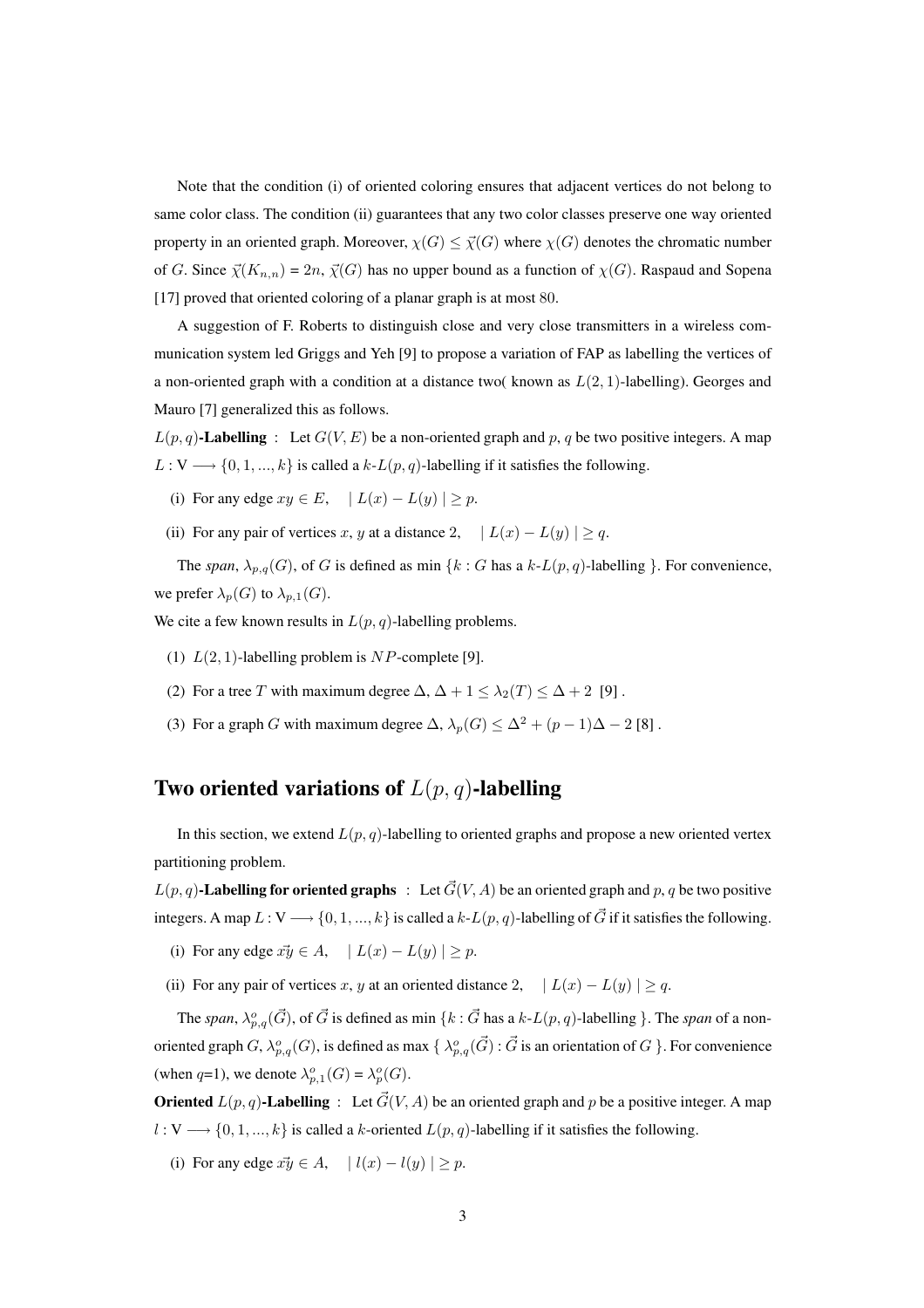- (ii) For any pair of vertices x, y at an oriented distance 2,  $| L(x) L(y) | \ge q$ .
- (iii) There are no two edges  $\vec{xy}$ ,  $\vec{uv}$  such that  $l(x) = l(v)$  and  $l(y) = l(u)$ .

The *span*,  $\vec{\lambda}_{p,q}(\vec{G})$ , of  $\vec{G}$  is defined as min  $\{k : \vec{G}$  has a k-oriented  $L(p,q)$ -labelling  $\}$ . The *span* of a non-oriented graph  $G, \vec{\lambda}_{p,q}(G)$ , is defined as max  $\{\vec{\lambda}_{p,q}(\vec{G}) : \vec{G}$  is an orientation of  $G \}$ . For convenience (when q=1), we denote  $\vec{\lambda}_{p,1}(G) = \vec{\lambda}_p(G)$ .

**Remarks** There is a distinction between the  $L(p, q)$ -labelling of oriented graphs and the oriented  $L(p, q)$ -labelling. Note that any two oriented  $L(p, q)$ -labelling color classes (i.e. set of vertices with same label) are one way oriented. But  $L(p, q)$ -labelling doesn't guarantee one way orientedness of its color classes. A pair of color classes in a  $L(p, q)$ -labelling can be viewed as a union of two (disconnected) pairs of one way oriented sets (see Figure 1). Hence, an oriented  $L(p, q)$ -labelling of an oriented graph  $\vec{G}$  is also a  $L(p,q)$ -labelling of  $\vec{G}$ . The graph  $\vec{H}$  in Figure 1, with  $\lambda_1^o(\vec{H}) = 3$  and  $\vec{\lambda}_1(\vec{H}) = 4$ , shows that the converse is not true.



FIG. 1 – Oriented color classes and the graph  $\vec{H}$ 

Let H be a subgraph of G. Then  $\vec{\lambda_p}(H) \leq \vec{\lambda_p}(G)$ . Oriented  $L(p, q)$ -labelling is a generalization of oriented coloring. In particular,  $\vec{\lambda}_1(\vec{G}) = \vec{\chi}(\vec{G}) - 1$ (we do allow '0' as a label). Let  $I_0, I_1,..., I_{\vec{\chi}-1}$ be a set of oriented color classes of  $\vec{G}$ . We produce a  $(\vec{\chi}(\vec{G})-1)p$ - oriented  $L(p, p)$ -labelling of  $\vec{G}$  by assigning the label jp to each vertex in the set  $I_j$  for  $0 \le j \le \overline{\chi}(\vec{G}) - 1$ . If there is a homomophism  $h : \vec{G} \to \vec{H}$ , then  $\vec{\lambda}_{p,q}(\vec{G}) \leq \vec{\lambda}_{p,q}(\vec{H})$ . Indeed, given a k-oriented  $L(p,q)$ -labelling  $l_H$  of  $\vec{H}$ , we define a k-oriented  $L(p, q)$ -labelling  $l_G$  of  $\vec{G}$ , by  $l_G(v) = l_H(h(v))$ , for all  $v \in V_G$ . We also note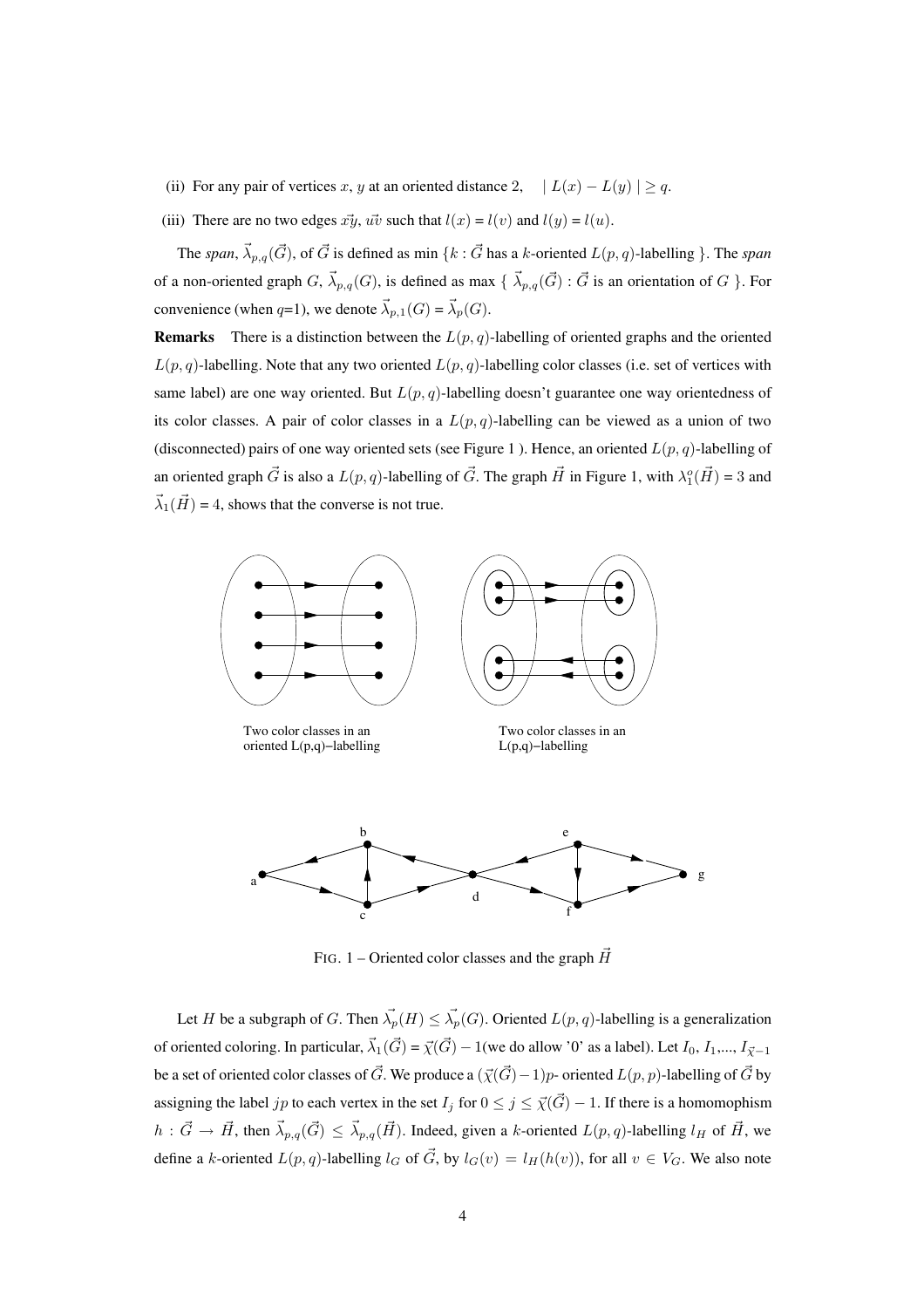that a  $L(p, q)$ -labelling of a non-oriented graph G is a  $L(p, q)$ -labelling of any orientation of G. By definition, an oriented  $L(p, q)$ -labelling of an oriented graph is also its  $L(p, 1)$ -labelling. These remarks prove the following lemma.

**Lemma 1** *Let* G *be a non-oriented graph. Then*

- *(i)* For  $p \ge q > 0$ ,  $\vec{\chi}(G) 1 \le \vec{\lambda}_{p,q}(G) \le (\vec{\chi}(G) 1)p$ .
- (*ii*)  $\lambda_{p,q}^o(G) \leq \lambda_{p,q}(G)$ .
- (*iii*)  $\lambda_{p,q}^o(G) \leq \vec{\lambda}_{p,q}(G)$

There is no trivial relation between  $\lambda_{p,q}$  and  $\vec{\lambda}_{p,q}$ . Indeed, the graphs  $H_1$  and  $H_2$  depicted in figure 2 are such that  $\lambda_{p,q}(H_1) < \vec{\lambda}_{p,q}(H_1)$  and  $\lambda_{p,q}(H_2) > \vec{\lambda}_{p,q}(H_2)$ .



FIG. 2 – The graphs  $H_1$  and  $H_2$ 

For a compelete graph  $K_n$ ,  $\vec{\lambda_p}(K_n) = (\vec{\chi}(K_n) - 1)p$ . Moreover,  $\vec{\lambda_2}(C_5) = 4 = \vec{\chi}(C_5) - 1$ . Though the bounds in the Lemma 1 (i) is tight for certain graphs, we could significantly improve this result for the class of trees.

## **Oriented** L(p, q)**-Labelling for Trees**

A *star*, S, is a tree with a special vertex x and all other vertices of S are adjacent to x. A *double star*,  $D$ , is a tree with a special pair of adjacent vertices  $x$ ,  $y$  and all other vertices of  $D$  are adjacent to either  $x$  or  $y$  (see Figure 3).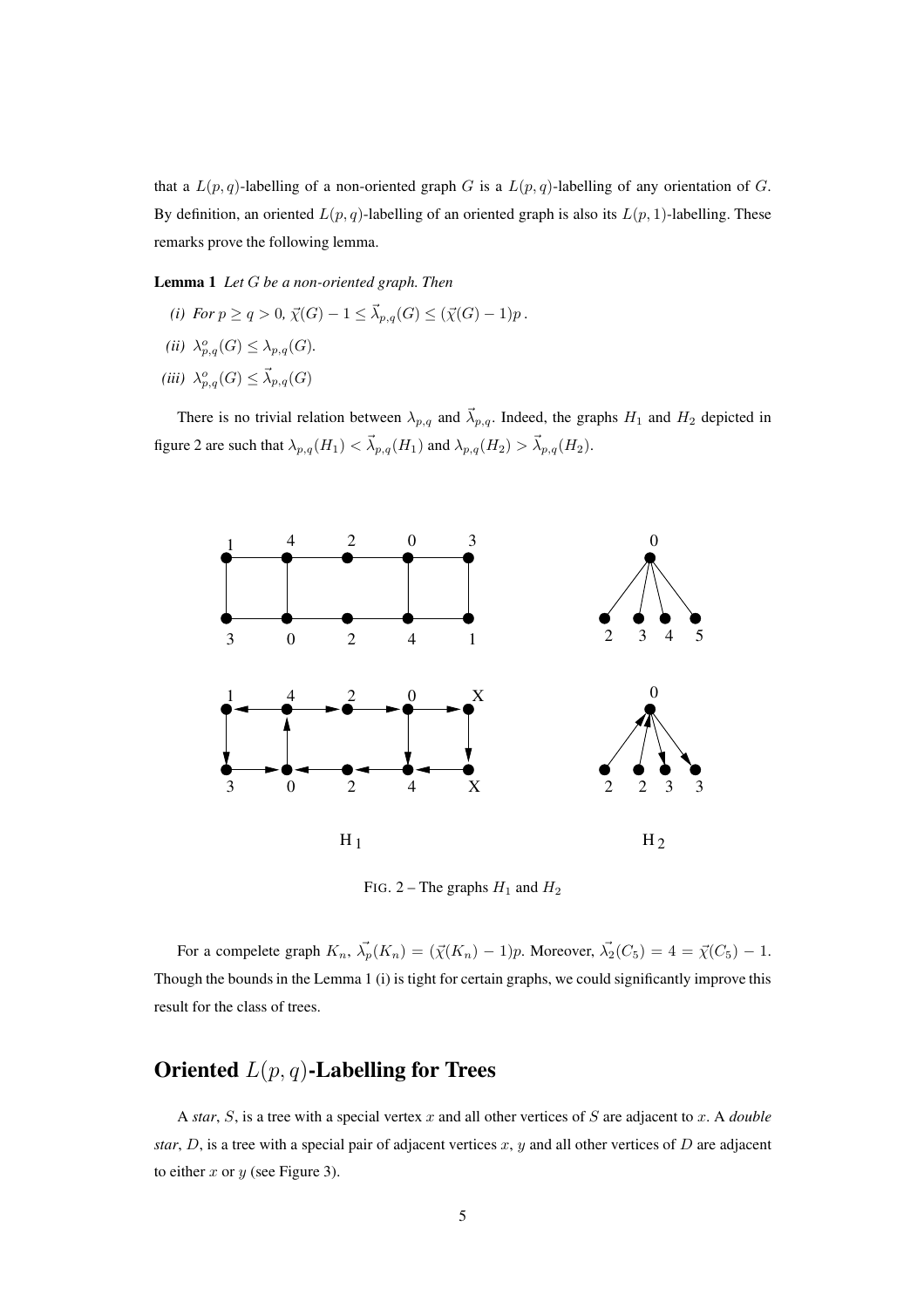

FIG. 3 – Star and Double Star

We denote  $P_k$  the paths with k vertices. Any tree  $T \neq K_1, K_2$  has a  $P_3$  as a subgraph. A tree  $T \neq K_1, K_2$ ) with no  $P_5$  as a subgraph is either a star or a double star. The minimal span for the oriented  $L(p, q)$ -labelling of an unoriented tree T is easily computable with the following theorem.

**Theorem 1** *Let* T *be a unoriented tree. Then*

$$
\vec{\lambda}_{p,q}(T) = \begin{cases}\n0 & \text{if } T = K_1, \\
p & \text{if } T = K_2, \\
p + q & \text{if } T \text{ is a star or a double star,} \\
p + 2q & \text{else (i.e. } P_5 \text{ is a subgraph of } T).\n\end{cases}
$$

The two first cases are trivial. We begin by proving that in the two last cases the span cannot be decreased. Since  $\vec{\lambda}_{p,q}(H) \leq \vec{\lambda}_{p,q}(G)$  if H is a subgraph of G, we just have to note that  $\vec{\lambda}_{p,q}(P_3)$  =  $p + q$  and  $\vec{\lambda}_{p,q}(P_5) = p + 2q$ . Now we show how to label the trees.

*Case 1* Let T be a star with a special vertex x. We construct an oriented  $L(p, q)$ -labelling of  $\vec{T}$ by assigning 0 to the special vertex x, p to all vertices of  $N^+_{\vec{H}}(x)$ , and  $p + q$  to all vertices of  $N^-_{\vec{H}}$  $\bar{H}^{(x)}$ .

*Case 2* Let T be a double star with special vertices  $x, y$ . Without loss of generality, assume that  $\vec{xy} \in E(\vec{H})$ . We construct an oriented  $L(p, q)$ -labelling of  $\vec{H}$  by assigning 0 to all vertices of  $N_{\vec{H}}^ \bar{H}_{\vec{H}}(y)$ , q to all vertices of  $N^+_{\vec{H}}(y)$ , p to all vertices of  $N^-_{\vec{H}}$  $\overline{H}_{\vec{H}}(x)$ , and  $p + q$  to all vertices of  $N_{\vec{H}}^{+}(x)$ .



FIG. 4 – The graph  $\vec{C_4}$ 

*Case 3* Let  $\vec{T}$  be an orientation of T. To prove the upperbound, we construct a homomorphism  $f: \vec{T} \longrightarrow \vec{C}_4$ . In Figure 4, u, v, w, and w are vertices of  $\vec{C}_4$  and 0,  $p+q$ ,  $q$ ,  $p+2q$  are their respective labels in a  $p+2q$ -oriented  $L(p,q)$ -labelling of  $\vec{C_4}.$  First, we pick an arbitaray vertex  $a$  of  $\vec{T}$  and map a to u (i.e.,  $f(a) = u$ ). Then, we map vertices of  $N_{\vec{T}}^+(a)$  (respectively  $N_{\vec{T}}^ T^{-}_{\vec{T}}(a)$  into  $N^{+}_{\vec{C}_4}(u) =$  $\{v\}$  (respectively  $N_{\vec{c}}^ \overline{C}_4(u) = \{x\}$ ). We continue this process until all vertices of  $\overrightarrow{T}$  are mapped into  $V(\vec{C_4})$ .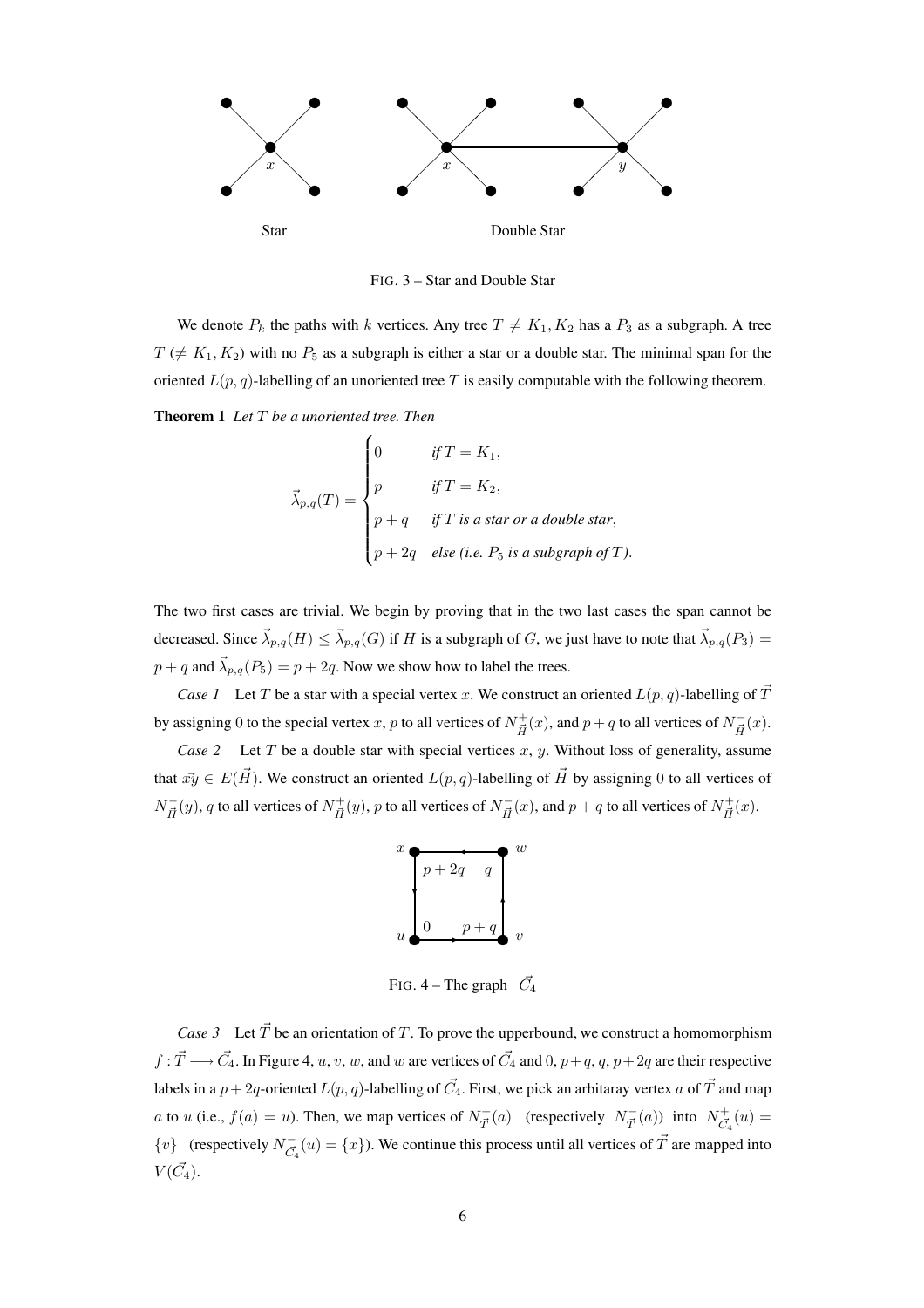## **Oriented** L(p, 1)**-Labelling of Bipartite Graphs**

**Lemma 2** *For a complete bipartite graph*  $K_{m,n}$   $(m, n \ge 1)$ ,  $\overrightarrow{\lambda_p}(K_{m,n}) \le m + n + p - 2$ .

*Proof* Let  $V(K_{m,n}) = A \cup B$  where  $A = \{u_1, u_2, ..., u_m\}$  and  $B = \{v_1, v_2, ..., v_n\}$ . We construct an oriented  $(m+n+p-2)$ -labelling of an arbitrary orientation of  $K_{m,n}$  by a function  $l: V(K_{m,n})$  $\longrightarrow$  {0, 1, ...,  $m + n + p - 2$ } defined as  $l(u_i) = i - 1$  for  $1 \le i \le m$  and  $l(v_i) = m + j + p - 2$ for  $1 \leq j \leq n$ . Hence  $\overrightarrow{\lambda}_p(K_{m,n}) \leq m + n + p - 2$ .

It is not hard to show that the upper bound in the Lemma is tight if  $m = n$ , i.e.,  $\vec{\lambda_p}(K_{n,n}) =$  $2n + p - 2$ . Note that every bipartite graph is a subgraph of a complete bipartite graph. Hence, for a bipartite graph  $G, \vec{\lambda_p}(G) \leq |V(G)| + p - 2$ .

#### **Oriented** L(p, 1)**-Labelling and the Acyclic Chromatic Number**

In this section, we supply an upperbound of  $\vec{\lambda}_p$  of planar graphs based on a method developed by Alon, Marshall, Nesetril, Raspaud and Sopena [2, 15, 17]. In fact, they found an oriented homorphism from an oriented k-acyclic graph to a special graph,  $\vec{M}_k$ .

#### ${\bf Special \ graph} \ \vec{M}_k$

Let  $\vec{M}_k$  be an oriented graph with vertex set  $V(M_k) = \{ (i, a_1, a_2, ..., a_{i-1}, a_{i+1}, ..., a_k) \}$ :  $1 \leq i \leq k$  and  $a_j \in \{0,1\}$ . The edge set of  $\vec{M}_k$  is defined as follows. Let  $x = (i, a_1, a_2)$  $a_2,...,a_{i-1},a_{i+1},...,a_k$ ) and  $y = (l, b_1, b_2,...,b_{l-1},b_{l+1},...,b_k)$ ,  $1 \le i < l \le k$ , be two vertices. Then (i)  $\overrightarrow{xy} \in E(\overrightarrow{M_k})$  if  $\overrightarrow{a_l b_i}$  $\overrightarrow{a_l b_i} \in E(\vec{T})$  and (ii)  $\overrightarrow{yx} \in E(\vec{M_k})$  if  $\overrightarrow{b_i a_l} \in E(\vec{T})$  (see Figure 5 for  $\vec{T}$ ).



FIG. 5 – The graph  $\vec{T}$ 

**Theorem 2** [15] Let  $\vec{G}$  be an orientation of a k-acyclic graph G. Then there exists an oriented homomorphism from  $\vec{G}$  to  $\vec{M}_{k}.$ 

**Lemma 3**  $\vec{\lambda}_p(\vec{M}_k) \le k(2^{k-1}-1) + p(k-1)$ .

*Proof* Let  $V(\vec{M}_k) = \bigcup_{i=1}^k V_i$ , where  $V_i = \{ (i, a_1, a_2, \dots, a_{i-1}, a_{i+1}, \dots, a_k) : a_j \in \{0, 1\} \}$ . Note that  $|V_i| = 2^{k-1}$ . Then we re-label the vertices of  $V_i$  as  $\{v_{i,j} : 1 \le j \le 2^{k-1}\}\,$ ,  $1 \le i \le k$ . Now, it is easy to prove that the map  $f: V(\vec{M}_k) \longrightarrow \{0, 1, ..., k2^{k-1} + (k-1)(p-1) - 1\}$  such that  $f(v_{i,j})$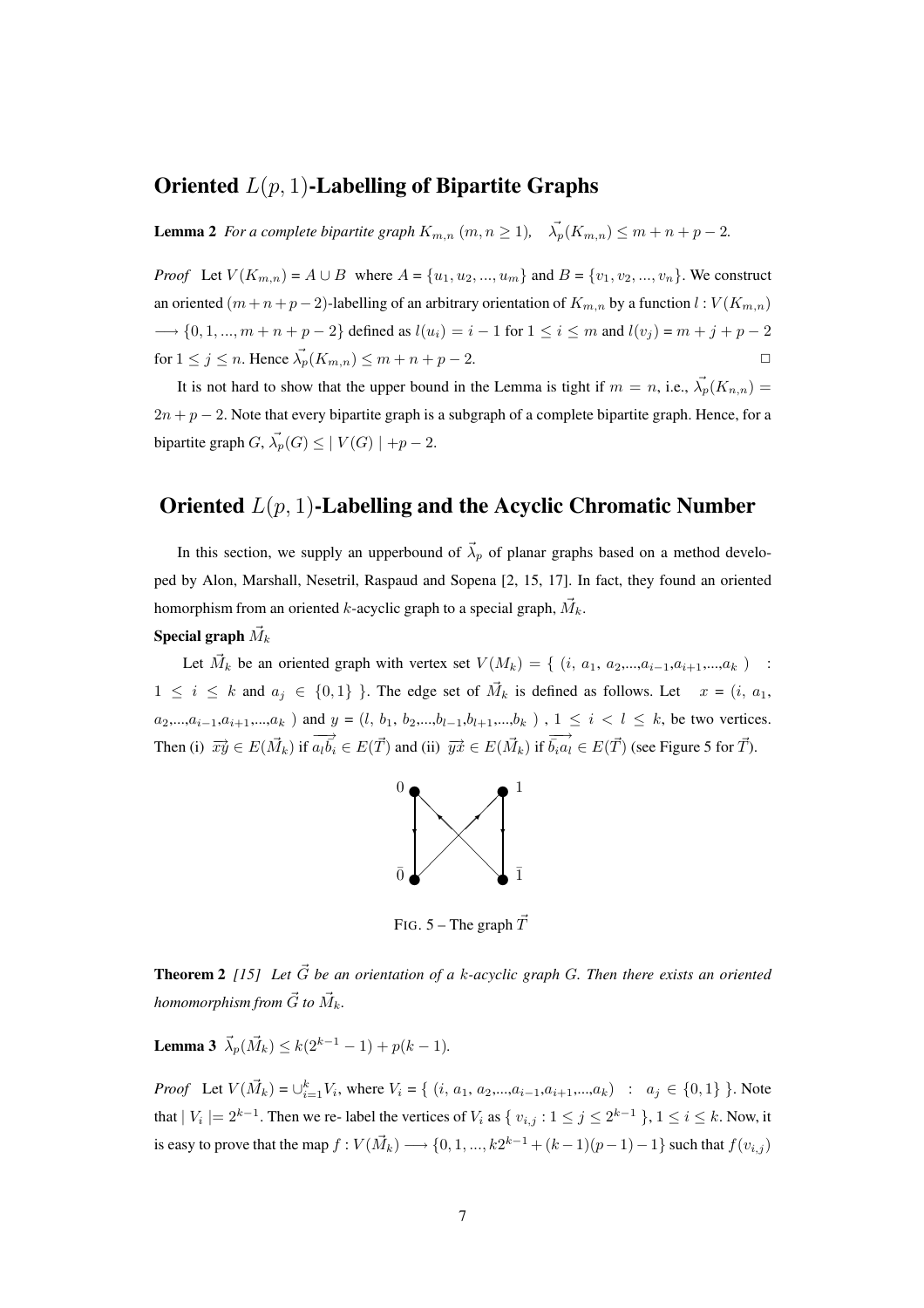$=(i-1)(2^{k-1}+p-1)+j-1, 1 \le i \le k$  and  $1 \le j \le 2^{k-1}$ , is an oriented  $L(p, 1)$ -labelling of  $\vec{M}_k$ . Hence  $\vec{\lambda}_p(\vec{M}_k) \le k(2^{k-1}-1) + p(k-1)$ . □

**Theorem 3** *Let* G *be a* k-acyclic graph. Then  $\vec{\lambda}_p(G) \leq k(2^{k-1} - 1) + p(k-1)$ *.* 

*Proof* Let  $\vec{G}$  be an orientation of G. By Theorem 2, there exists an oriented homomorphism from  $\vec{G}$  to  $\vec{M}_k$ . Then  $\vec{\lambda}_p(\vec{G}) \leq \vec{\lambda}_p(\vec{M}_k)$ . Since  $\vec{G}$  is an arbitrary orientation of  $G, \vec{\lambda}_p(G) \leq \vec{\lambda}_p(\vec{M}_k)$ . By Lemma 3,  $\vec{\lambda}_p(G) \leq k(2^{k-1}-1) + p(k-1)$ .

A well-known result of Borodin [3] states that any planar graph is 5-acyclic colorable. In [5], the authors proved that planar graphs with girth at least 5 (resp. 7) are 4-acyclic colorable (resp. 3-acyclic colorable). Moreover it is well known that graphs with treewidth k are  $(k + 1)$ -acyclic colorable. So we have the following corollary.

**Corollary 1** *If* G *is a planar graph, then*  $\vec{\lambda}_p(G) \le 75 + 4p$ *. If* G is a planar graph with girth at least 5, then  $\vec{\lambda}_p(G) \leq 28 + 3p$ . *If* G is a planar graph with girth at least 7, then  $\vec{\lambda}_p(G) \leq 9 + 2p$ . *If* G is a graph with treewidth k, then  $\vec{\lambda}_p(G) \leq (k+1)(2^k-1) + pk$ .

### L(p, q)**-Labelling of Oriented Graphs**

In [9], the authors conjectured that for an unoriented graph  $G$ ,  $\lambda_{2,1}(G) \leq \Delta^2$ , where  $\Delta$  is the maximum degree of G. Much work [6, 13, 8] have been done on bounding  $\lambda_{p,q}$  by a function of  $\Delta$ . Here, we prove a similar result for oriented graphs.

**Theorem 4** For every directed graph  $G = (V, A)$  with maximal degree  $\Delta$ ,  $\lambda_{p,1}^o(G) \le \left| \frac{\Delta^2}{2} \right| + p\Delta$ .

In a directed graph  $G = (V, A)$ , u is a 2*-neighbor* of v if there is a directed 2-path between u and v. Given a directed graph  $G = (V, A)$ , its 2-paths graph  $G^2 = (V, E)$  is an unoritented graph with the same vertex set. There is an edge uv in this graph if and only if there is a directed 2-path in  $G$ linking  $u$  and  $v$ . The next lemma gives an interesting property of these graphs.

**Lemma 4** *For every directed graph*  $G = (V, A)$  *with maximal degree*  $\Delta$ *, its* 2*-paths graph*  $G^2 =$  $(V, E)$  is  $\left| \frac{\Delta^2}{2} \right|$ -degenerate.

#### **Proof**

We prove that for any  $S \subseteq V$ , the induced graph  $G^2[S]$  has minimal degree at most  $\left|\frac{\Delta^2}{2}\right|$ . We do so, using a discharging method. Let the initial charge  $\gamma(v)$  of the vertices be  $\frac{\Delta^2}{2}$  if  $v \in S$ , or 0 if  $v \notin S$ . The total charge of the graph is  $\frac{\Delta^2}{2}|S|$ . Then we proceed to the following discharging step,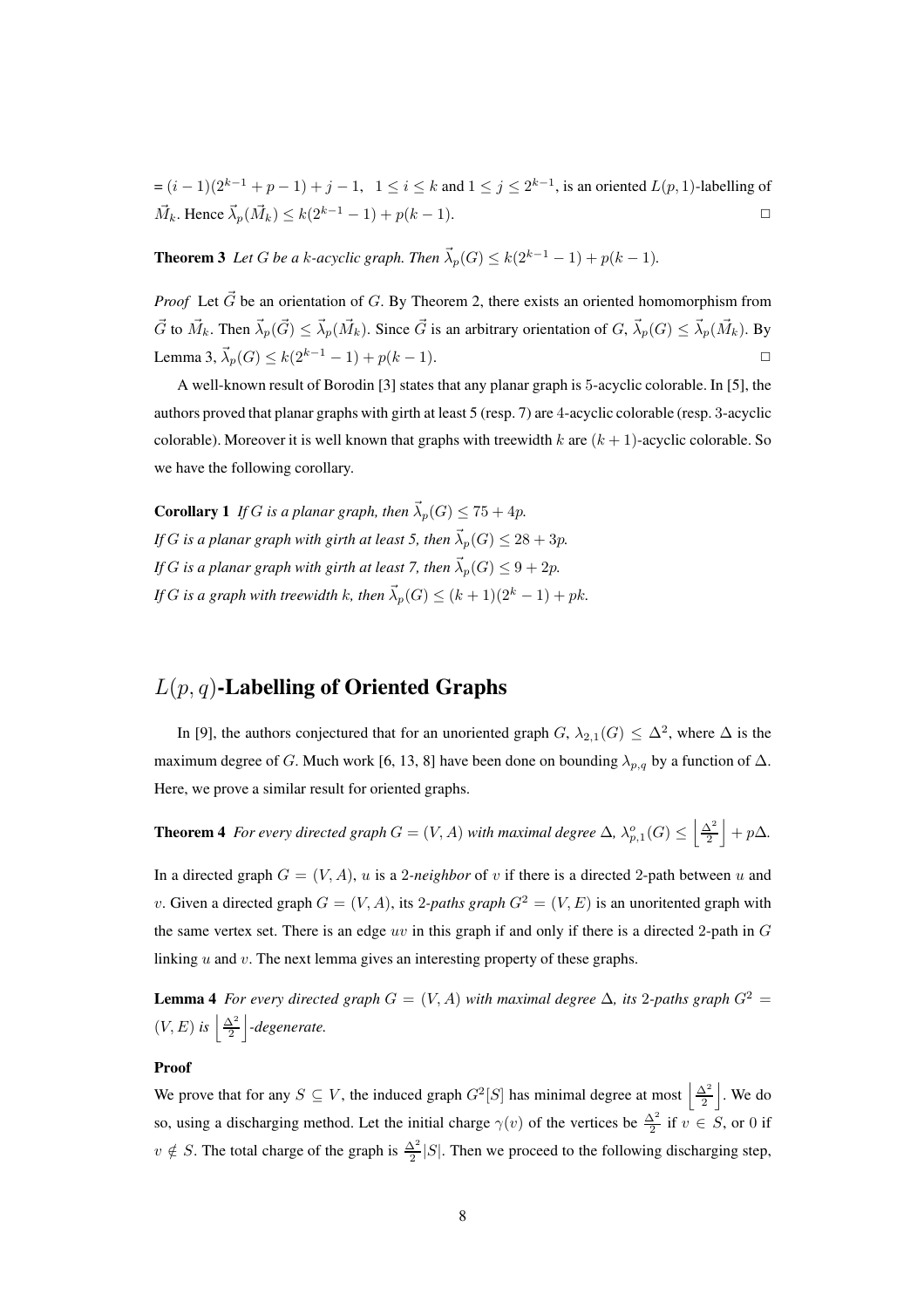every vertex of S gives the charge  $\frac{\Delta}{2}$  to each of its neighbors. We denote  $\gamma^*$  the new charge of the vertices of G. Note that a vertex v with k neighbors in S has charge  $\gamma^*(v)$  at least  $\frac{k\Delta}{2}$ .

Now consider the number of oriented 2-paths going through a vertex  $v \in V(G)$  and linking two vertices in S. Let us denote this number  $\pi_S(v)$ . Note that for a vertex v with k neighbors in S, we have that  $\pi_S(v) \le \max\{i \times j, i+j=k\} = \left\lfloor \frac{k^2}{4} \right\rfloor$  $\frac{k^2}{4}$ , where i and j are respectively the number of incoming and outgoing arcs. Since  $k \leq \Delta$  we have that  $\pi_S(v) \leq \left\lfloor \frac{k^2}{4} \right\rfloor$  $\left|\frac{k^2}{4}\right| \leq \frac{k\Delta}{4} \leq \frac{\gamma^*(v)}{2}$  $\frac{(v)}{2}$ . This implies that the number of edges in  $G^2[S], \sum_{v \in V(G)} \pi_S$ , is at most  $\frac{1}{2} \sum_{v \in V(G)} \gamma^*(v)$ . Since the discharging does not change the total charge of the graph, we have that  $\sum_{v \in V(G)} \pi_S \leq \frac{1}{2} \sum_{v \in V(G)} \gamma(v) =$  $\frac{1}{2} \times \frac{\Delta^2}{2} |S|$ . So we have that the sum of the degrees in  $G^2[S]$  is at most  $\frac{\Delta^2}{2} |S|$ , which implies that there is a vertex with degree at most  $\left| \frac{\Delta^2}{2} \right|$  in  $G^2$  $[S]$ .

This lemma implies that there is an order  $v_1, v_2, ..., v_n$  on the vertices of  $G = (V, A)$ , such that for every  $i \leq n$ , the vertex  $v_i$  has at most  $\left|\frac{\Delta^2}{2}\right|$  2-neighbors  $v_j$ , with  $j < i$ . Given this order on the vertices, we consider the following algorithm :

 $i = 0:$ 

**while** *there are unlabelled vertices* **do**

**for**  $v_j = v_1$  **to**  $v_n$  **do if** v<sup>j</sup> *is unlabelled* **and** v<sup>j</sup> *can be labelled* i **then** let  $v_j$  be labelled *i*; **end end**  $i = i + 1;$ **end**

Now consider the last vertex being labelled by this algorithm, say v with label k. What could prevent it to be labelled with the value  $x < k$ , when the algorithm considered the possibility (i.e. when  $i = x$  and  $v_j = v$ ? It is either a neighbor of v that was already labelled with the label l, with  $x - p < l \leq x$ , or a 2-neighbor of v that was labelled x. Note that if a 2-neighbor of v is labelled x. before the possibility was offered to v, it implies that this 2-neighbor appears before v in the order. So the 2-neighbors of v posterior to v in the order cannot prohibit a value to v. Since v has at most  $\Delta$ neighbors and at most  $\left|\frac{\Delta^2}{2}\right|$  2-neighbors appearing before v in the order, at most  $\left|\frac{\Delta^2}{2}\right| + p\Delta$  values were refused to v. This implies that  $k \leq \left|\frac{\Delta^2}{2}\right| + p\Delta$ . Note that this implies that the algorithm labels the graph in time  $O(\Delta^2 n)$ .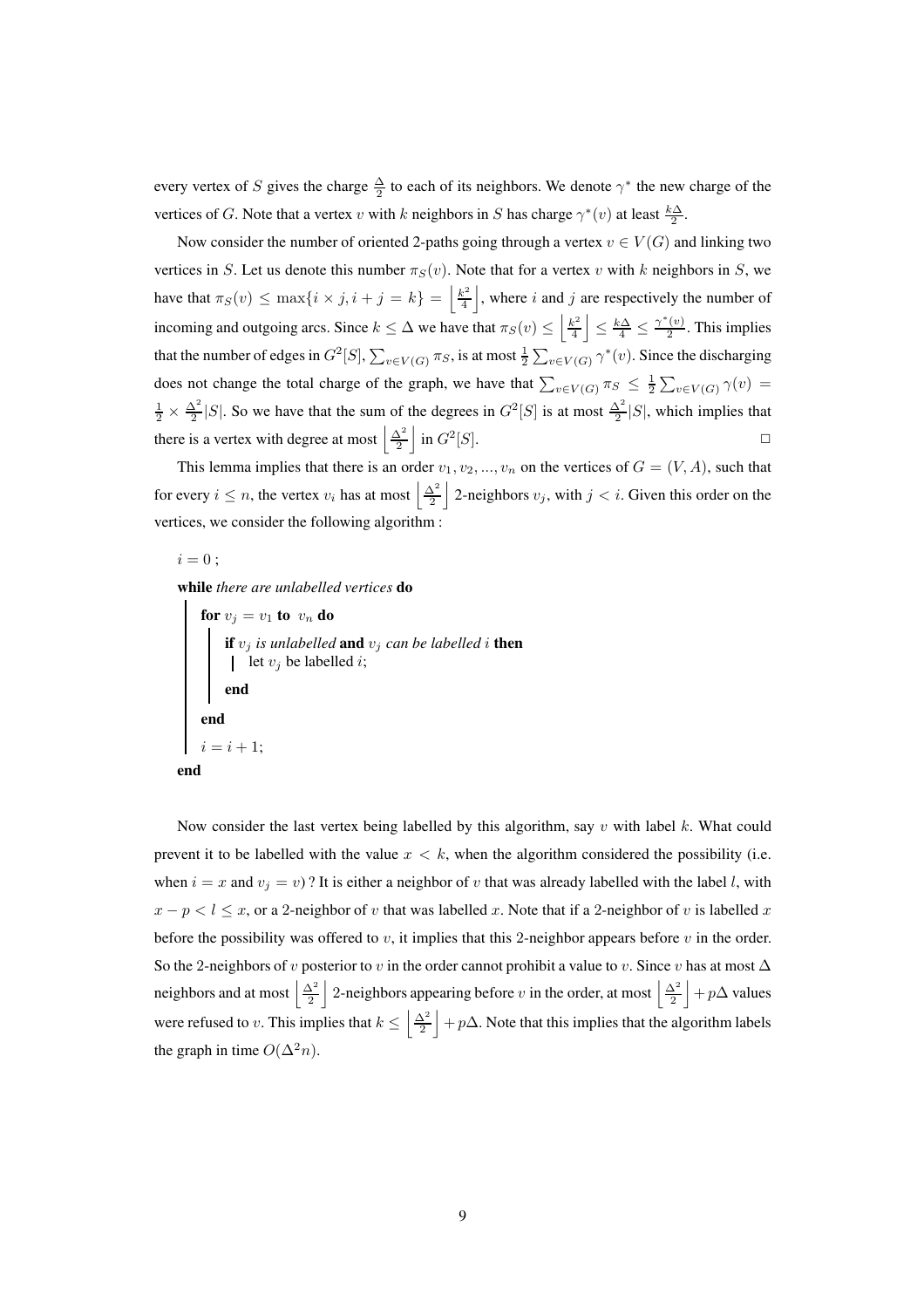### **Conclusion**

In this article, we have explored the role of "orientation" in FAP by extending  $L(p, q)$ -labelling to oriented graphs and introducing oriented  $L(p, q)$ -labelling. We have computed upper bounds of oriented  $L(p, q)$ -labelling of trees, bipartite graphs and planar graphs. Note that bounds of  $L(p, q)$ labelling of a tree depends on its maximum degree but bounds of oriented  $L(p, q)$ -labelling depends on its structure (see Theorem 1). It indicates that an oriented version of labelling may provide more structrual information of concerned network of FAP than its non-oriented version.

#### **Références**

- [1] K. I. Aardal, S. P.M. V. Hossel, A.M.C. A. Koster, C. Mannino and A. Sassano, *Models and Solution Techniques for Frequency Assignment Problems*,(available at http ://fap.zib.de/survey/)
- [2] N. Alon and T. H. Marshall, *Homomorphisms of edge-coloured graphs and Coxeter groups*, J. Algebraic Combin. **8** (1998) 5-13.
- [3] O.V. Borodin, *On acyclic colorings of planar graphs*, Discrete Math. **26** (1979), 211-236.
- [4] O. V. Borodin, A. V. Kostochka, J. Nes˘etr˘il, A. Raspaud and E. Sopena, *On the maximum average degree and the oriented chromatic number of a graph*, Discrete Math. **206** (1999) 77-89.
- [5] O.V. Borodin, A.V. Kostochka, and D.R. Woodall, *Acyclic colourings of planar graphs with large girth*, J. London Math. Soc. (2). **60** (1999) 344-352.
- [6] G.J. Chang, Wen-Tsai Ke, D. Kuo, D. D.F. Liu and R. K. Yeh,*On L(d,1)-labelling of graphs*, Discrete Math. **220** (2000) 57-66.
- [7] J.P. Georges and D.W. Mauro, *Generalized vertex labelings with a condition at a distance two*, Congr. Numer., **109** (1994), 141-159.
- [8] D. Gonçalves, *On the L(d,1)-labelling of graphs*, submitted.
- [9] J.R. Griggs and R.K. Yeh, *Labelling graphs with a condition at a distance two*, SIAM J. Discrete Math., **5** (1992), 586-595.
- [10] W.K. Hale, *Frequency assignment : Theory and application,* Proc. IEEE, **68** (1980), 1497- 1514.
- [11] J.C. M. Janssen, *Channel assignment and graph labeling*, Handbook of Wireless Networks and Mobile Computing( Editor : Ivan Stojmenvoic), John Wiley and Sons,Inc., Chapter 5, (2002) 95-117.
- [12] A. V. Kostochka, E. Sopena and X. Zhu, *Acyclic and oriented chromatic numbers of graphs*, J. Graph Theory **14**, No.4 (1997) 331-340.